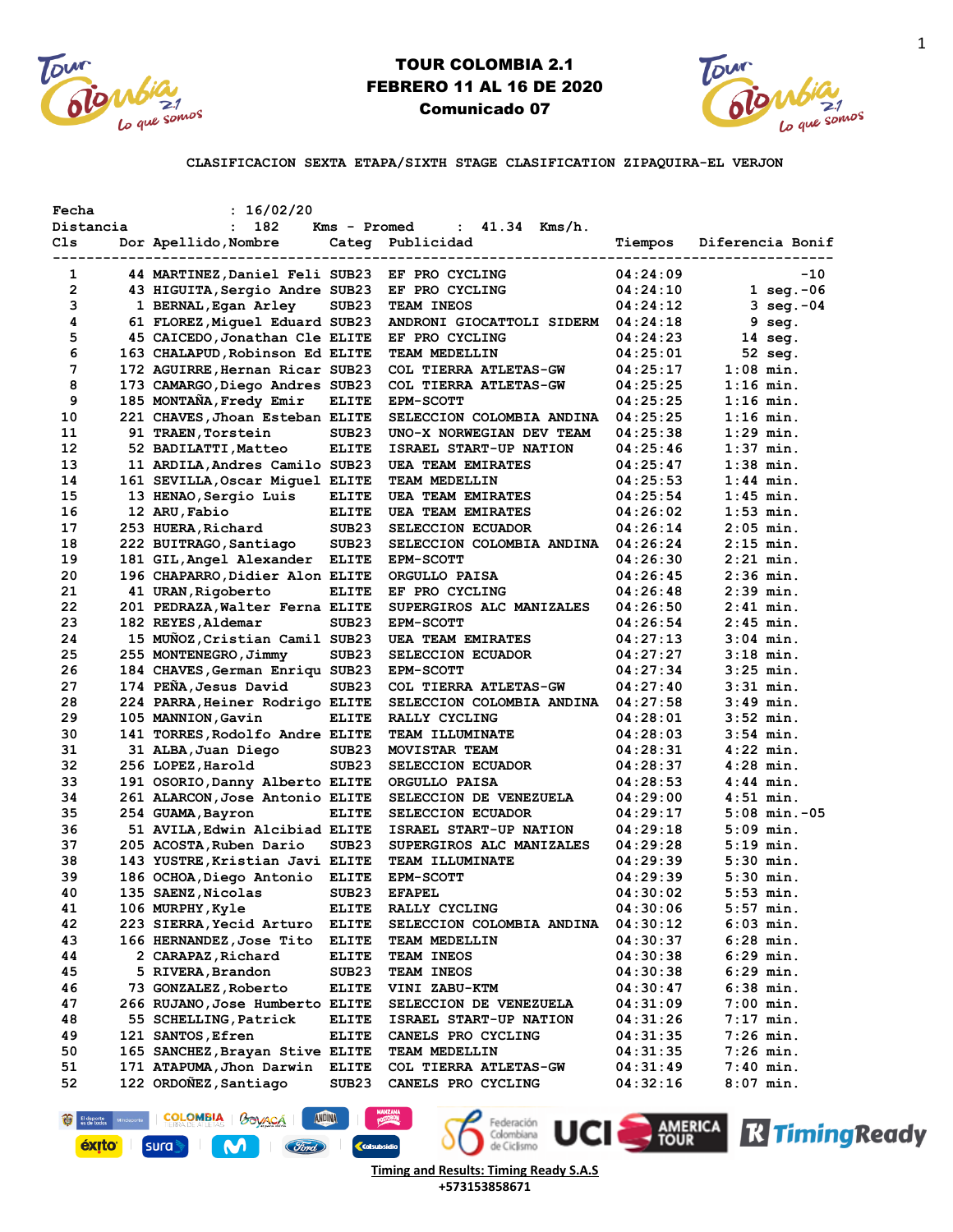



**CLASIFICACION SEXTA ETAPA/SIXTH STAGE CLASIFICATION ZIPAQUIRA-EL VERJON**

| Fecha                    | : 16/02/20                                  |                   |                                |          |                    |
|--------------------------|---------------------------------------------|-------------------|--------------------------------|----------|--------------------|
| Distancia                | 182<br>$\mathbf{L}$                         | Kms - Promed      | $41.34$ Kms/h.<br>$\mathbf{L}$ |          |                    |
| Cls<br>----------------- | Dor Apellido, Nombre<br>------------------- |                   | Categ Publicidad               | Tiempos  | Diferencia Bonif   |
| 53                       | 95 ANDERSEN, Idar                           | SUB <sub>23</sub> | UNO-X NORWEGIAN DEV TEAM       | 04:32:30 | $8:21$ min.        |
| 54                       | 62 MUÑOZ, Daniel                            | SUB23             | ANDRONI GIOCATTOLI SIDERM      | 04:32:30 | $8:21$ min.        |
| 55                       | 206 TABARES, Jordan Felip SUB23             |                   | SUPERGIROS ALC MANIZALES       | 04:32:39 | $8:30$ min.        |
| 56                       | 124 ROSALES, Juan Francis SUB23             |                   | CANELS PRO CYCLING             | 04:32:54 | $8:45$ min.        |
| 57                       | 203 SUAZA, Bernardo Albei ELITE             |                   | SUPERGIROS ALC MANIZALES       | 04:33:06 | $8:57$ min.        |
| 58                       | 265 SALINAS, Jhonathan                      | <b>ELITE</b>      | SELECCION DE VENEZUELA         | 04:33:34 | $9:25$ min.        |
| 59                       | 146 JEANNES, Matthieu                       | <b>ELITE</b>      | <b>TEAM ILLUMINATE</b>         | 04:33:37 | $9:28$ min.        |
| 60                       | 262 CAMPOS, Roniel                          | <b>ELITE</b>      | SELECCION DE VENEZUELA         | 04:33:53 | $9:44$ min.        |
| 61                       | 152 LUKSEVICS, Viesturs                     | <b>ELITE</b>      | AMORE E VITA                   | 04:33:59 | $9:50$ min.        |
| 62                       | 35 SEPULVEDA, Eduardo                       | <b>ELITE</b>      | MOVISTAR TEAM                  | 04:34:13 | $10:04$ min.       |
| 63                       | 34 RUBIO, Einer Augusto                     | SUB <sub>23</sub> | MOVISTAR TEAM                  | 04:34:13 | $10:04$ min.       |
| 64                       | 175 MENDOZA, Omar Alberto ELITE             |                   | COL TIERRA ATLETAS-GW          | 04:34:13 | $10:04$ min.       |
| 65                       | 251 MONTENEGRO, Jorge                       | <b>ELITE</b>      | SELECCION ECUADOR              | 04:34:13 | $10:04$ min.       |
| 66                       | 4 NARVAEZ, Jhonatan Man SUB23               |                   | TEAM INEOS                     | 04:34:13 | $10:04$ min.       |
| 67                       | 176 QUIROZ, Oscar Adalber ELITE             |                   | COL TIERRA ATLETAS-GW          | 04:34:14 | $10:05$ min.       |
| 68                       | 192 OSORIO, Frank Yair                      | <b>ELITE</b>      | ORGULLO PAISA                  | 04:34:23 | $10:14$ min.       |
| 69                       | 133 FONTE, Cesar                            | <b>ELITE</b>      | <b>EFAPEL</b>                  | 04:34:52 | $10:43$ min.       |
| 70                       | 36 VERONA, Carlos                           | <b>ELITE</b>      | <b>MOVISTAR TEAM</b>           | 04:35:16 | $11:07$ min.       |
| 71                       | 142 BARON, Felix Alejandr ELITE             |                   | TEAM ILLUMINATE                | 04:35:25 | $11:16$ min. $-03$ |
| 72                       | 202 CARVAJAL, Edwin Andre ELITE             |                   | SUPERGIROS ALC MANIZALES       | 04:36:09 | $12:00$ min.       |
| 73                       | 162 DUARTE, Fabio Andres                    | <b>ELITE</b>      | <b>TEAM MEDELLIN</b>           | 04:36:25 | $12:16$ min. $-02$ |
| 74                       | 164 OYOLA, Robigzon Leand ELITE             |                   | <b>TEAM MEDELLIN</b>           | 04:36:25 | $12:16$ min.       |
| 75                       | 123 CORTE, Eduardo                          | <b>ELITE</b>      | CANELS PRO CYCLING             | 04:36:25 | $12:16$ min.       |
| 76                       | 102 BROWN, Nathan                           | <b>ELITE</b>      | RALLY CYCLING                  | 04:37:12 | $13:03$ min.       |
| 77                       | 56 TUREK, Daniel                            | <b>ELITE</b>      | ISRAEL START-UP NATION         | 04:39:20 | 15:11 min.         |
| 78                       | 64 RESTREPO, Jhonatan                       | <b>ELITE</b>      | ANDRONI GIOCATTOLI SIDERM      | 04:40:10 | 16:01 min.         |
| 79                       | 63 PELLAUD, Simon                           | <b>ELITE</b>      | ANDRONI GIOCATTOLI SIDERM      | 04:40:10 | $16:01$ min.       |
| 80                       | 92 ABRAHAMSEN, Jonas                        | SUB <sub>23</sub> | UNO-X NORWEGIAN DEV TEAM       | 04:40:22 | $16:13$ min.       |
| 81                       | 96 HVIDEBERG, Jonas                         | SUB <sub>23</sub> | UNO-X NORWEGIAN DEV TEAM       | 04:40:23 | $16:14$ min.       |
| 82                       | 24 JUNGELS, Bob                             | <b>ELITE</b>      | DECEUNINCK-QUICK STEP          | 04:40:58 | 16:49 min.         |
| 83                       | 21 ALAPHILIPPE, Julian                      | <b>ELITE</b>      | DECEUNINCK-QUICK STEP          | 04:40:58 | 16:49 min.         |
| 84                       | 214 MAESTRI, Mirco                          | <b>ELITE</b>      | <b>BARDIANI CSF FAIZANE</b>    | 04:40:58 | 16:49 min.         |
| 85                       | 144 CASTIBLANCO, Jorge Ca ELITE             |                   | <b>TEAM ILLUMINATE</b>         | 04:40:58 | 16:49 min.         |
| 86                       | 252 NAVARRETE, Segundo                      | <b>ELITE</b>      | SELECCION ECUADOR              | 04:41:23 | $17:14$ min.       |
| 87                       | 93 SAUGSTAD, Lars                           | SUB <sub>23</sub> | UNO-X NORWEGIAN DEV TEAM       | 04:42:24 | $18:15$ min. $-01$ |
| 88                       | 213 FILOSI, Luri                            | <b>ELITE</b>      | BARDIANI CSF FAIZANE           | 04:42:44 | $18:35$ min.       |
| 89                       | 145 PIPER, Cameron                          | <b>ELITE</b>      | <b>TEAM ILLUMINATE</b>         | 04:43:04 | $18:55$ min.       |
| 90                       | 32 BETANCUR, Carlos Albe ELITE              |                   | MOVISTAR TEAM                  | 04:43:38 | $19:29$ min.       |
| 91                       | 183 SUAREZ, Juan Pablo                      | <b>ELITE</b>      | <b>EPM-SCOTT</b>               | 04:43:39 | $19:30$ min. $-01$ |
| 92                       | 103 CARPENTER, Robin                        | <b>ELITE</b>      | RALLY CYCLING                  | 04:43:39 | $19:30$ min.       |
| 93                       | 194 MUÑOZ, Edison                           | SUB23             | ORGULLO PAISA                  | 04:43:39 | $19:30$ min. $-02$ |
| 94                       | 195 CASTAÑO, Sebastian Al SUB23             |                   | ORGULLO PAISA                  | 04:43:39 | $19:30$ min.       |
| 95                       | 125 ALARCON, Pablo Andres ELITE             |                   | CANELS PRO CYCLING             | 04:43:39 | $19:30$ min.       |
| 96                       | 136 ARMILHAS, Gerald                        | SUB23             | <b>EFAPEL</b>                  | 04:43:39 | $19:30$ min.       |
| 97                       | 245 GONOV, Lev                              | SUB <sub>23</sub> | RUSSIAN NATIONAL TEAM          | 04:43:44 | 19:35 min.         |
| 98                       | 104 JOYCE, Colin                            | <b>ELITE</b>      | RALLY CYCLING                  | 04:44:01 | $19:52$ min.       |
| 99                       | 54 MCCABE, Travis                           | <b>ELITE</b>      | ISRAEL START-UP NATION         | 04:44:42 | $20:33$ min.       |
| 100                      | 126 MORALES, Jesus                          | <b>ELITE</b>      | CANELS PRO CYCLING             | 04:45:15 | 21:06 min.         |
| 101                      | 225 CHAVES, Brayan                          | SUB <sub>23</sub> | SELECCION COLOMBIA ANDINA      | 04:45:20 | $21:11$ min.       |
| 102                      | 66 SPREAFICO, Matteo                        | <b>ELITE</b>      | ANDRONI GIOCATTOLI SIDERM      | 04:45:53 | 21:44 min.         |
| 103                      | 134 SILVA, Rafael                           | <b>ELITE</b>      | <b>EFAPEL</b>                  | 04:46:13 | $22:04$ min.       |
| 104                      | 82 BRAND, Samuel                            | <b>ELITE</b>      | <b>TEAM NOVO NORDISK</b>       | 04:46:13 | 22:04 min.         |
| 105                      | 83 HENTTALA, Joonas                         | <b>ELITE</b>      | TEAM NOVO NORDISK              | 04:46:13 | 22:04 min.         |



M

El deporte Mini

**éxito** 

sura



**ANDINA** 



Federación UCI AMERICA R Timing Ready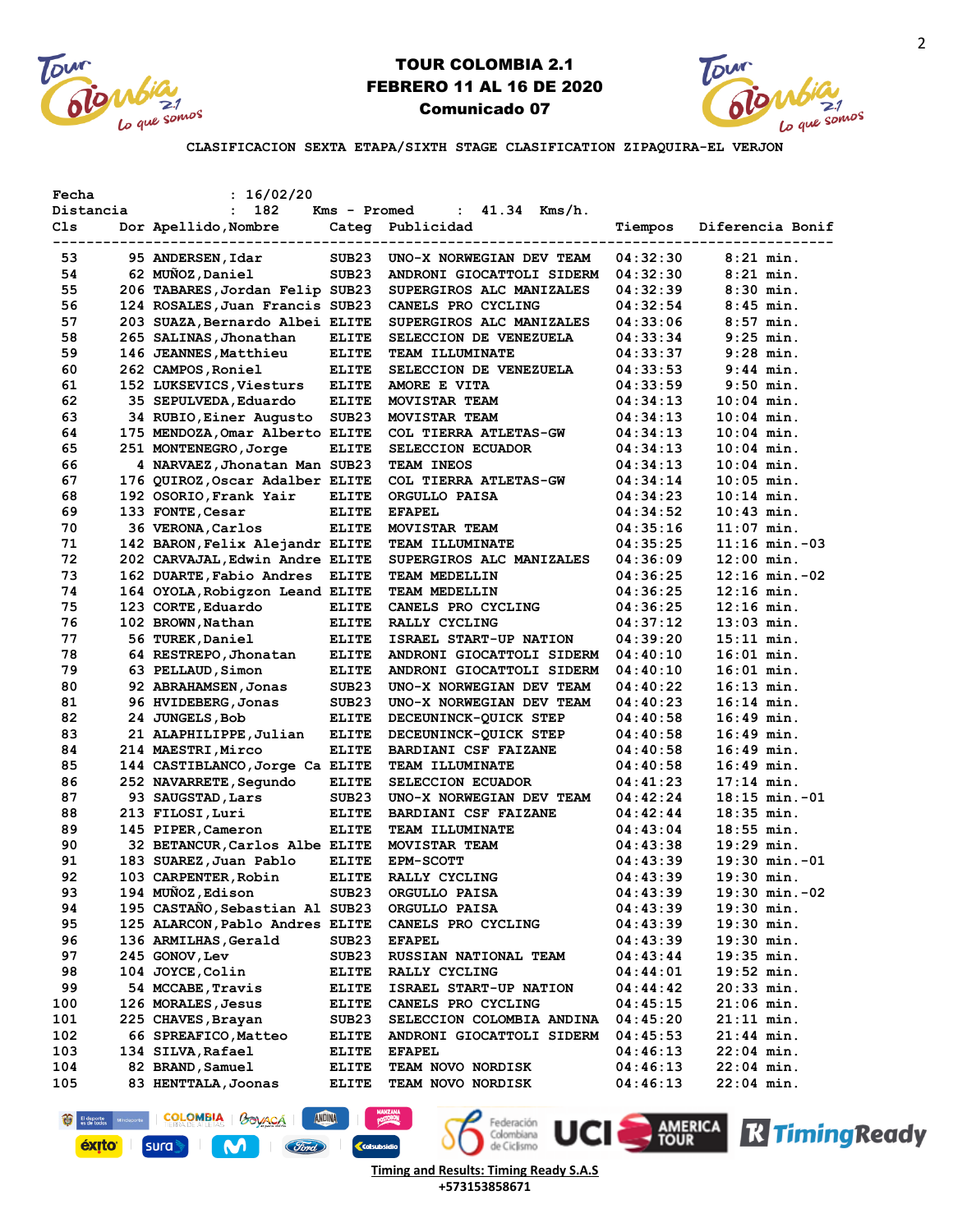



3

**CLASIFICACION SEXTA ETAPA/SIXTH STAGE CLASIFICATION ZIPAQUIRA-EL VERJON**

| Fecha      | : 16/02/20                                          |                   |                               |          |                                                   |
|------------|-----------------------------------------------------|-------------------|-------------------------------|----------|---------------------------------------------------|
| Distancia  | : 182                                               |                   | $Kms - Promed : 41.34 Kms/h.$ |          |                                                   |
| C1s        | Dor Apellido, Nombre Categ Publicidad               |                   |                               | Tiempos  | Diferencia Bonif<br>----------------------------- |
| 106        | 131 BRANDAO, Joni                                   | <b>ELITE</b>      | <b>EFAPEL</b>                 | 04:46:13 | $22:04$ min.                                      |
| 107        | 84 LOZANO, David                                    | <b>ELITE</b>      | <b>TEAM NOVO NORDISK</b>      | 04:46:13 | $22:04$ min.                                      |
| 108        | 33 JORGENSON, Matteo Con SUB23                      |                   | MOVISTAR TEAM                 | 04:46:13 | $22:04$ min. $-01$                                |
| 109        | 154 MARCHESINI, Riccardo                            | <b>ELITE</b>      | AMORE E VITA                  | 04:46:13 | $22:04$ min.                                      |
| 110        | 14 MOLANO, Juan Sebastia ELITE                      |                   | <b>UEA TEAM EMIRATES</b>      | 04:46:13 | $22:04$ min.                                      |
| 111        | 193 COLON, Johan Antonio                            | SUB23             | ORGULLO PAISA                 | 04:46:13 | $22:04$ min. $-03$                                |
| 112        | 215 TONELLI, Alessandro                             | <b>ELITE</b>      | <b>BARDIANI CSF FAIZANE</b>   | 04:46:29 | $22:20$ min.                                      |
| 113        | 153 BOGDANUVICS, Maris                              | <b>ELITE</b>      | AMORE E VITA                  | 04:46:39 | $22:30$ min.                                      |
| 114        | 26 VAN LERBERGHE, Bert                              | <b>ELITE</b>      | DECEUNINCK-QUICK STEP         | 04:46:40 | $22:31$ min.                                      |
| 115        | 23 HONORE, Mikkel                                   | SUB23             | DECEUNINCK-OUICK STEP         | 04:48:36 | $24:27$ min.                                      |
| 116        | 46 VAN GARDEREN, Tejay ELITE                        |                   | EF PRO CYCLING                | 04:48:49 | $24:40$ min.                                      |
| 117        | 246 SMIRNOV, Ivan                                   | SUB23             | RUSSIAN NATIONAL TEAM         | 04:49:33 | $25:24$ min.                                      |
| 118        | 76 MARENGO, Umberto                                 | <b>ELITE</b>      | VINI ZABU-KTM                 | 04:49:43 | $25:34$ min.                                      |
| 119        | 74 DE BONIS, Matteo                                 | SUB23             | VINI ZABU-KTM                 | 04:49:43 | $25:34$ min.                                      |
| 120        | 235 NASCIMENTO, Marcos Le SUB23                     |                   | SELECCION DE BRASIL           | 04:49:52 | $25:43$ min.                                      |
| 121        | 244 MUKHOMEDIAROV, Dmitri SUB23                     |                   | RUSSIAN NATIONAL TEAM         | 04:49:54 | $25:45$ min.                                      |
| 122        | 226 MOLANO, Julian David                            | SUB <sub>23</sub> | SELECCION COLOMBIA ANDINA     | 04:49:58 | $25:49$ min.                                      |
| 123        | 22 HODEG, Alvaro Jose                               | SUB <sub>23</sub> | DECEUNINCK-OUICK STEP         | 04:50:02 | $25:53$ min.                                      |
| 124        | 264 PAREDES, Anderson                               | SUB <sub>23</sub> | SELECCION DE VENEZUELA        | 04:50:04 | $25:55$ min.                                      |
| 125        | 25 STEIMLE, Jannik                                  | SUB <sub>23</sub> | DECEUNINCK-QUICK STEP         | 04:51:03 | $26:54$ min.                                      |
| 126        | 42 CRADDOCK, G Lawson                               | <b>ELITE</b>      | EF PRO CYCLING                | 04:51:12 | $27:03$ min.                                      |
| 127        | 71 VAN EMPEL, Etienne                               | <b>ELITE</b>      | VINI ZABU-KTM                 | 04:51:54 | $27:45$ min.                                      |
| 128        | 243 SMIRNOV, Alexandr                               | SUB23             | <b>RUSSIAN NATIONAL TEAM</b>  | 04:51:54 | $27:45$ min.                                      |
| 129        | 81 BEHRINGER, Oliver                                | SUB23             | TEAM NOVO NORDISK             | 04:55:07 | $30:58$ min.                                      |
| 130        | 72 MITRI, James                                     | SUB23             | VINI ZABU-KTM                 | 04:55:40 | $31:31$ min.                                      |
| 131        | 75 STOJNIC,Veljko                                   | SUB23             | VINI ZABU-KTM                 | 04:55:42 | $31:33$ min.                                      |
| <b>OTL</b> | 65 RUMAC, Josip                                     | <b>ELITE</b>      | ANDRONI GIOCATTOLI SIDERM     |          |                                                   |
| <b>OTL</b> | 114 JUAREZ, Daniel Omar                             | <b>ELITE</b>      | AGRU-VIRGEN FATIMA-SADDLE     |          |                                                   |
|            | DNF 216 ZACCANTI, Filipo                            | SUB <sub>23</sub> | BARDIANI CSF FAIZANE          |          |                                                   |
| <b>DNS</b> | 3 HENAO, Sebastian                                  | <b>ELITE</b>      | TEAM INEOS                    |          |                                                   |
|            | DNS 16 RICHEZE, Maximiliano ELITE UEA TEAM EMIRATES |                   |                               |          |                                                   |
|            | Corredores clasificados : 131                       |                   |                               |          |                                                   |

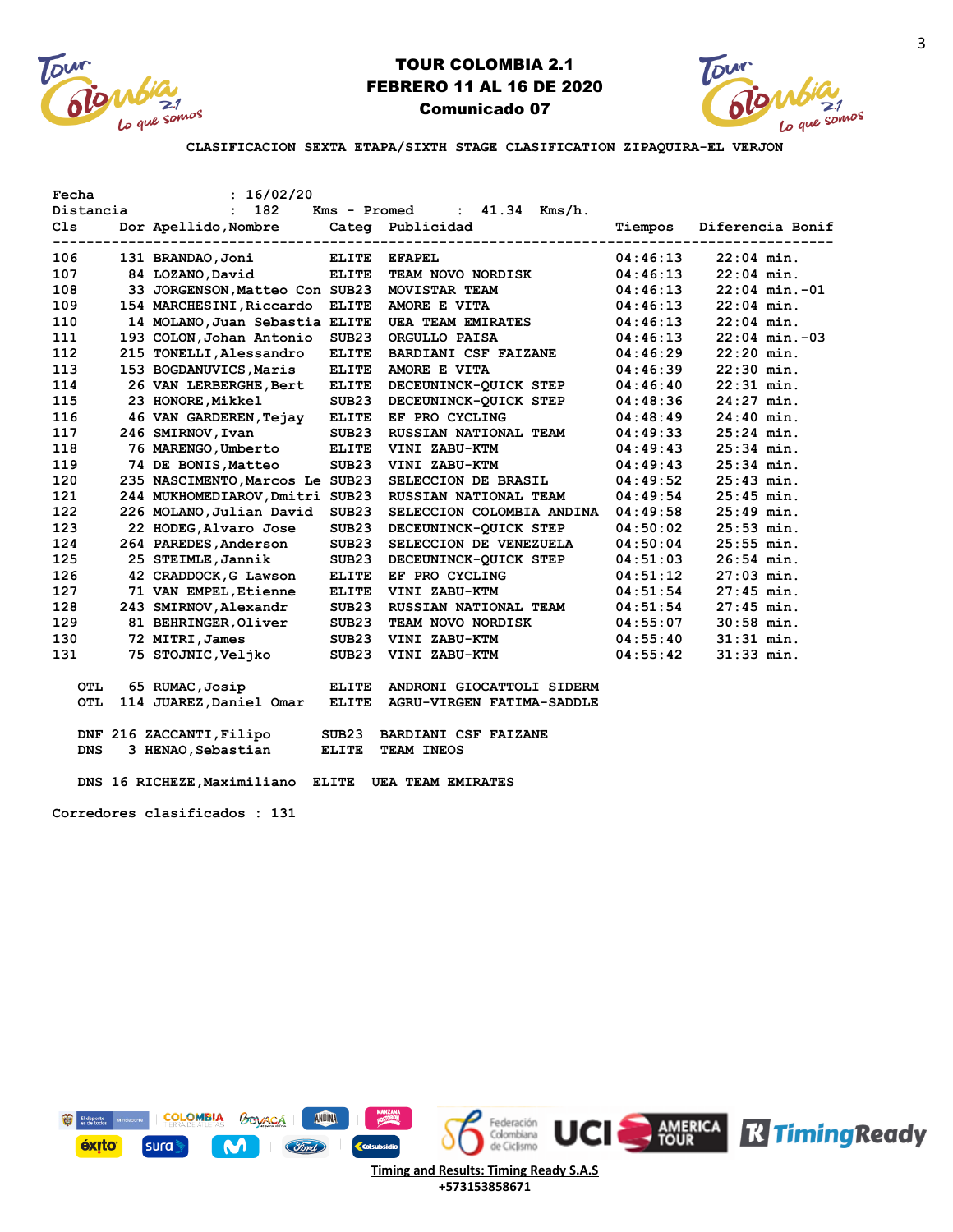



#### **CLASIFICACION POR EQUIPOS DE LA ETAPA**

**-----------------------------------------------------------------------------------------**

| 1               | EF PRO CYCLING                     | 13:12:42                         |              |                       |
|-----------------|------------------------------------|----------------------------------|--------------|-----------------------|
| $\overline{2}$  | UEA TEAM EMIRATES                  | 13:17:43                         |              | 5:01<br>$\mathbf{a}$  |
| 3               | COL TIERRA ATLETAS-GW              | 13:18:22                         | $\mathbf{a}$ | 5:40                  |
| 4               | <b>EPM-SCOTT</b>                   | 13:18:49                         |              | 6:07<br>$\mathbf{a}$  |
| 5               | SELECCION COLOMBIA ANDINA 13:19:47 |                                  | a            | 7:05                  |
| 6               | TEAM MEDELLIN                      | 13:21:31                         |              | 8:49<br>$\mathbf{a}$  |
| 7               | <b>SELECCION ECUADOR</b>           | 13:22:18                         |              | 9:36<br>$\mathbf{a}$  |
| 8               | TEAM INEOS                         | 13:25:28                         |              | 12:46<br>$\mathbf{a}$ |
| 9               | ISRAEL START-UP NATION             | 13:26:30                         |              | 13:48<br>$\mathbf{a}$ |
| 10              | SUPERGIROS ALC MANIZALES           | 13:28:57                         |              | 16:15<br>$\mathbf{a}$ |
| 11              | ORGULLO PAISA                      | 13:30:01                         |              | 17:19<br>$\mathbf{a}$ |
| 12 <sup>2</sup> | TEAM ILLUMINATE                    | 13:31:19                         | a            | 18:37                 |
| 13              | SELECCION DE VENEZUELA             | 13:33:43                         |              | 21:01<br>$\mathbf{a}$ |
| 14              | RALLY CYCLING                      | 13:35:19                         |              | 22:37<br>$\mathbf{a}$ |
| 15              | CANELS PRO CYCLING                 | 13:36:45                         |              | 24:03<br>$\mathbf{a}$ |
| 16              | MOVISTAR TEAM                      | 13:36:57                         |              | 24:15<br>$\mathbf{a}$ |
| 17              | ANDRONI GIOCATTOLI SIDERM 13:36:58 |                                  |              | 24:16<br>$\mathbf{a}$ |
| 18              | UNO-X NORWEGIAN DEV TEAM           | 13:38:30                         |              | 25:48<br>$\mathbf{a}$ |
| 19              | <b>EFAPEL</b>                      | 13:48:33                         |              | 35:51<br>$\mathbf{a}$ |
| 20              | AMORE E VITA                       | 14:06:51                         |              | 54:09<br>$\mathbf{a}$ |
| 21              | DECEUNINCK-QUICK STEP              | 14:08:36                         |              | 55:54<br>$\mathbf{a}$ |
| 22              | BARDIANI CSF FAIZANE               | 14:10:11                         |              | 57:29<br>a i          |
| 23              | VINI ZABU-KTM                      | 14:10:13                         |              | 57:31<br>$\mathbf{a}$ |
| 24              | TEAM NOVO NORDISK                  | $14:18:39$ a $1:05:57$           |              |                       |
| 25              | RUSSIAN NATIONAL TEAM              | $14:23:11 \quad a \quad 1:10:29$ |              |                       |
|                 |                                    |                                  |              |                       |

**PASOS DE LA MONTAÑA**

**-----------------------------------------------------------------------**

 **Paso de Montaña 3ª : EL SIGA DE IDA ------------------------------------------------------------------- 162 DUARTE Fabio Andres TEAM MEDELLIN 3 pts 194 MUÑOZ Edison ORGULLO PAISA 2 pts 33 JORGENSON Matteo Con MOVISTAR TEAM 1 pts Paso de Montaña 4ª : EL SISGA DE REGRESO ------------------------------------------------------------------- 162 DUARTE Fabio Andres TEAM MEDELLIN 1 pts Paso de Montaña 3ª : ALTO DE PATIOS -------------------------------------------------------------------**

 **163 CHALAPUD Robinson Ed TEAM MEDELLIN 3 pts 201 PEDRAZA Walter Ferna SUPERGIROS ALC MA 2 pts 11 ARDILA Andres Camilo UEA TEAM EMIRATES 1 pts** 

 **Paso de Montaña 2ª : EL VERJON**

#### **------------------------------------------------------------------- 44 MARTINEZ Daniel Feli EF PRO CYCLING 5 pts 43 HIGUITA Sergio Andre EF PRO CYCLING 4 pts 1 BERNAL Egan Arley TEAM INEOS 3 pts 61 FLOREZ Miguel Eduard ANDRONI GIOCATTOL 2 pts 45 CAICEDO Jonathan Cle EF PRO CYCLING 1 pts**

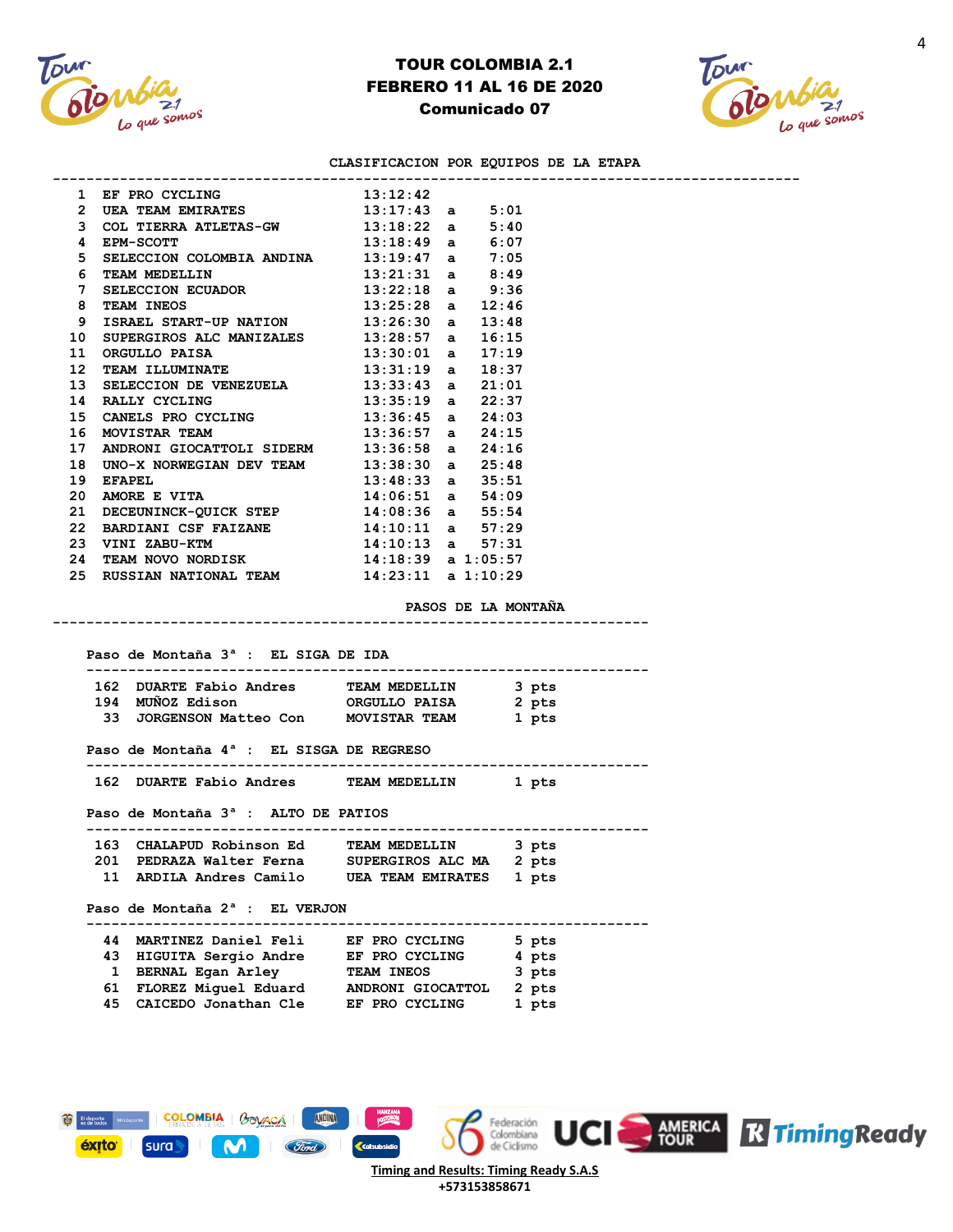



#### **PASOS DE LOS SPRINTS**

| 193 | COLON Johan Antonio     | ORGULLO PAISA     | 3 pts |
|-----|-------------------------|-------------------|-------|
|     | 254 GUAMA Bayron        | SELECCION ECUADOR | 2 pts |
|     | 33 JORGENSON Matteo Con | MOVISTAR TEAM     | 1 pts |

**-----------------------------------------------------------------------**

#### **-------------------------------------------------------------------**

| 254 GUAMA Bayron        | SELECCION ECUADOR 3 pts |       |
|-------------------------|-------------------------|-------|
| 162 DUARTE Fabio Andres | <b>TEAM MEDELLIN</b>    | 2 pts |
| 93 SAUGSTAD Lars        | UNO-X NORWEGIAN D 1 pts |       |
|                         |                         |       |

#### **Sprint de : LA CALERA**

| 142 BARON Felix Alejandr | <b>TEAM ILLUMINATE</b> | 3 pts |
|--------------------------|------------------------|-------|
| 194 MUÑOZ Edison         | ORGULLO PAISA          | 2 pts |
| 183 SUAREZ Juan Pablo    | <b>EPM-SCOTT</b>       | 1 pts |

#### **CLASIFICACION POR PUNTOS DE LA ETAPA**

|                 | 44  |                             | MARTINEZ, Daniel Feli SUB23 EF PRO CYCLING                  | 15 Pts |
|-----------------|-----|-----------------------------|-------------------------------------------------------------|--------|
| 2               | 43  |                             | HIGUITA, Sergio Andre SUB23 EF PRO CYCLING                  | 12 Pts |
| 3               | 1   |                             | BERNAL, Egan Arley SUB23 TEAM INEOS                         | 10 Pts |
| 4               | 61  |                             | FLOREZ, Miquel Eduard SUB23 ANDRONI GIOCATTOLI SIDERM 8 Pts |        |
| 5               | 45  |                             | CAICEDO, Jonathan Cle ELITE EF PRO CYCLING 7 Pts            |        |
| 6               | 163 | CHALAPUD, Robinson Ed ELITE | TEAM MEDELLIN 6 Pts                                         |        |
| 7               | 172 |                             | AGUIRRE, Hernan Ricar SUB23 COL TIERRA ATLETAS-GW 5 Pts     |        |
| 8               | 254 | GUAMA, Bayron ELITE         | SELECCION ECUADOR 5 Pts                                     |        |
| 9               | 173 |                             | CAMARGO, Diego Andres SUB23 COL TIERRA ATLETAS-GW 4 Pts     |        |
| 10              | 185 | MONTAÑA, Fredy Emir ELITE   | EPM-SCOTT 3 Pts                                             |        |
| 11              | 142 |                             | BARON, Felix Alejandr ELITE TEAM ILLUMINATE 3 Pts           |        |
| 12 <sup>2</sup> | 193 | COLON, Johan Antonio SUB23  | ORGULLO PAISA 3 Pts                                         |        |
| 13 <sup>1</sup> | 221 |                             | CHAVES, Jhoan Esteban ELITE SELECCION COLOMBIA ANDINA       | 2 Pts  |
| 14              | 162 | DUARTE, Fabio Andres ELITE  | TEAM MEDELLIN                                               | 2 Pts  |
| 15              | 194 |                             | MUNOZ, Edison SUB23 ORGULLO PAISA                           | 2 Pts  |
| 16              | 93  |                             | SAUGSTAD, Lars SUB23 UNO-X NORWEGIAN DEV TEAM               | 1 Pts  |
| 17              | 183 |                             | SUAREZ,Juan Pablo & ELITE EPM-SCOTT                         | 1 Pts  |
| 18              | 33  |                             | JORGENSON, Matteo Con SUB23 MOVISTAR TEAM                   | 1 Pts  |
|                 |     |                             |                                                             |        |



**+573153858671**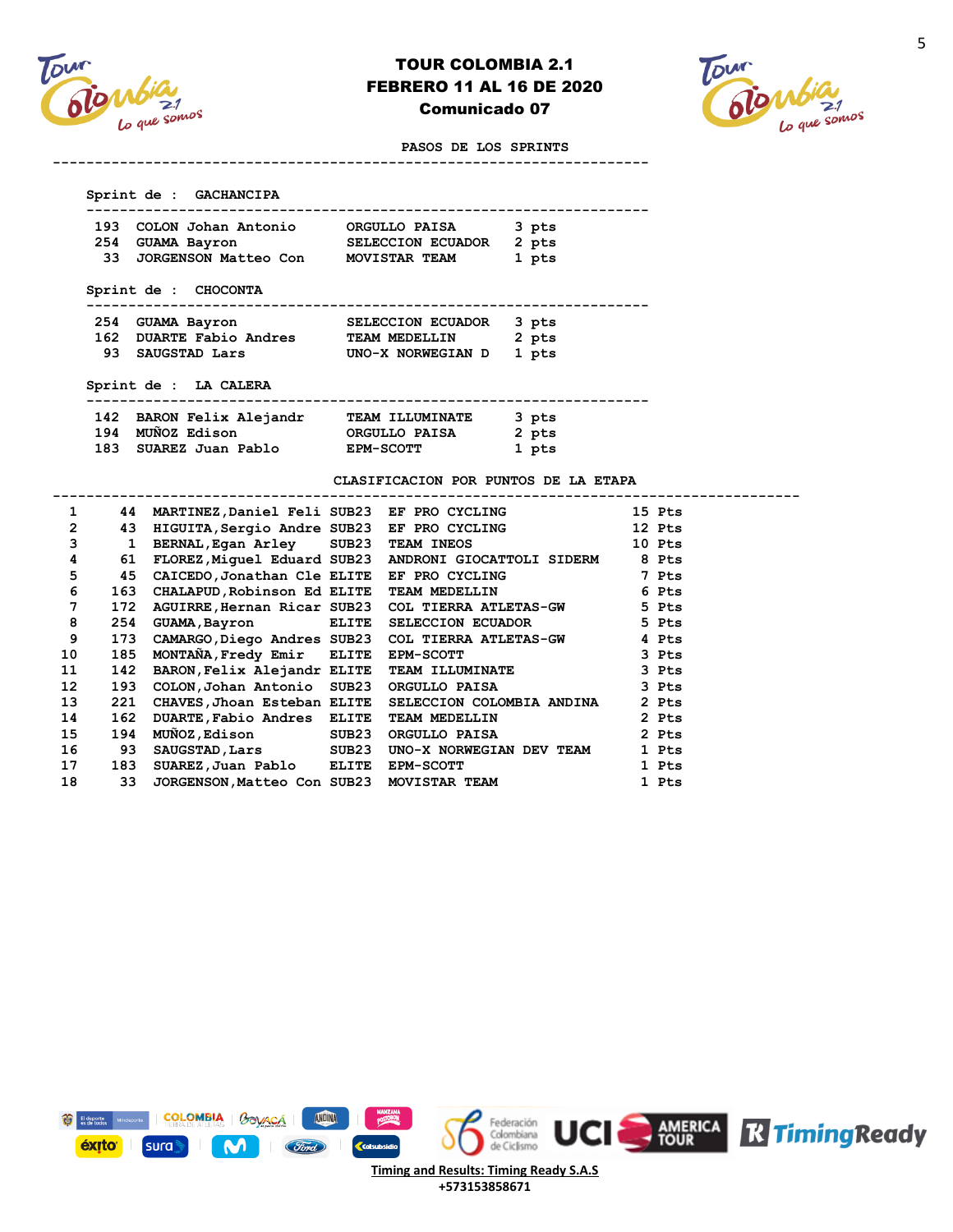



**UCI** AMERICA **R Timing Ready** 

**CLASIFICACION GENERAL/OVERALL CLASIFICATION DESPUES DE LA SEXTA ETAPA/AFTER SIXTH STAGE ZIPAQUIRA-EL VERJON**

| Fecha   |     | : 16/02/20  |                                                          |                   |            |                           |   |          |
|---------|-----|-------------|----------------------------------------------------------|-------------------|------------|---------------------------|---|----------|
|         |     |             | Distancia acumulada : 876 Kms - Promed : 43,94 Kms/hora. |                   |            |                           |   |          |
| Cls     |     | Dor UCI-ID  | Apellido, Nombre                                         | Categ Pais        |            | Publicidad                |   | Tiempos  |
|         |     |             |                                                          |                   |            |                           |   |          |
| 1.-     | 43  | 10010985535 | HIGUITA, Sergio Andres                                   | SUB23             | COL.       | EF PRO CYCLING            |   | 19:55:51 |
| $2 -$   | 44  | 10009226401 | MARTINEZ, Daniel Felipe                                  | SUB <sub>23</sub> | <b>COL</b> | EF PRO CYCLING            | a | 7        |
| $3 -$   | 45  | 10009484358 | CAICEDO, Jonathan Clever ELITE                           |                   | ECU        | EF PRO CYCLING            | a | 33       |
| $4. -$  | 1   | 10009584489 | <b>BERNAL, Egan Arley</b>                                | SUB <sub>23</sub> | <b>COL</b> | TEAM INEOS                | a | 54       |
| $5. -$  | 61  | 10010984020 | FLOREZ, Miguel Eduardo                                   | SUB <sub>23</sub> | <b>COL</b> | ANDRONI GIOCATTOLI SIDERM | a | 2:00     |
| $6. -$  | 185 | 10035272416 | MONTANA, Fredy Emir                                      | <b>ELITE</b>      | <b>COL</b> | <b>EPM-SCOTT</b>          | a | 2:35     |
| $7 -$   | 221 | 10007587303 | CHAVES, Jhoan Esteban                                    | <b>ELITE</b>      | <b>COL</b> | SELECCION COLOMBIA ANDINA | а | 3:08     |
| $8 -$   | 172 | 10009405748 | AGUIRRE, Hernan Ricardo                                  | SUB <sub>23</sub> | <b>COL</b> | COL TIERRA ATLETAS-GW     | a | 3:14     |
| $9 -$   | 91  | 10009893576 | TRAEN, Torstein                                          | SUB <sub>23</sub> | <b>NOR</b> | UNO-X NORWEGIAN DEV TEAM  | a | 3:18     |
| $10.-$  | 13  | 10005691658 | HENAO, Sergio Luis                                       | <b>ELITE</b>      | <b>COL</b> | <b>UEA TEAM EMIRATES</b>  | a | 3:21     |
| $11. -$ | 173 | 10035395987 | CAMARGO, Diego Andres                                    | SUB <sub>23</sub> | <b>COL</b> | COL TIERRA ATLETAS-GW     | a | 3:29     |
| $12 -$  | 12  | 10006271234 | ARU, Fabio                                               | <b>ELITE</b>      | <b>ITA</b> | <b>UEA TEAM EMIRATES</b>  | а | 3:29     |
| $13. -$ | 52  | 10014093979 | <b>BADILATTI, Matteo</b>                                 | <b>ELITE</b>      | SUI        | ISRAEL START-UP NATION    | a | 3:53     |
| $14. -$ | 181 | 10014672040 | GIL, Angel Alexander                                     | <b>ELITE</b>      | <b>COL</b> | <b>EPM-SCOTT</b>          | a | 4:16     |
| $15.-$  | 182 | 10010169321 | REYES, Aldemar                                           | SUB <sub>23</sub> | <b>COL</b> | <b>EPM-SCOTT</b>          | a | 4:18     |
| $16. -$ | 161 | 10001457307 | SEVILLA, Oscar Miquel                                    | <b>ELITE</b>      | <b>ESP</b> | <b>TEAM MEDELLIN</b>      | a | 4:27     |
| $17. -$ | 11  | 10035409226 | ARDILA, Andres Camilo                                    | SUB <sub>23</sub> | <b>COL</b> | <b>UEA TEAM EMIRATES</b>  | a | 4:37     |
| $18. -$ | 15  | 10035516027 | MUÑOZ, Cristian Camilo                                   | SUB <sub>23</sub> | COL        | <b>UEA TEAM EMIRATES</b>  | a | 4:59     |
| $19. -$ | 105 | 10006271335 | MANNION, Gavin                                           | <b>ELITE</b>      | USA        | RALLY CYCLING             | a | 5:27     |
| $20 -$  | 253 | 10016007610 | HUERA, Richard                                           | SUB <sub>23</sub> | ECU        | SELECCION ECUADOR         | a | 5:35     |
| $21 -$  | 201 | 10003298687 | PEDRAZA, Walter Fernando ELITE                           |                   | <b>COL</b> | SUPERGIROS ALC MANIZALES  | a | 5:43     |
| 22.-    | 196 | 10007996521 | CHAPARRO, Didier Alonso                                  | <b>ELITE</b>      | <b>COL</b> | ORGULLO PAISA             | a | 5:48     |
| $23 -$  | 184 | 10035515724 | CHAVES, German Enrique                                   | SUB <sub>23</sub> | COL        | <b>EPM-SCOTT</b>          | a | 5:54     |
| $24. -$ | 31  | 10035265241 | ALBA, Juan Diego                                         | SUB <sub>23</sub> | <b>COL</b> | MOVISTAR TEAM             | a | 6:18     |
| $25. -$ | 174 | 10035261504 | PEÑA, Jesus David                                        | SUB <sub>23</sub> | <b>COL</b> | COL TIERRA ATLETAS-GW     | a | 6:33     |
| $26. -$ | 255 | 10016007711 | MONTENEGRO, Jimmy                                        | SUB <sub>23</sub> | ECU        | SELECCION ECUADOR         |   | 6:40     |
| $27. -$ | 224 |             |                                                          |                   | <b>COL</b> |                           | a |          |
| $28. -$ |     | 10007312467 | PARRA, Heiner Rodrigo                                    | <b>ELITE</b>      |            | SELECCION COLOMBIA ANDINA | a | 6:51     |
|         | 186 | 10007528796 | OCHOA, Diego Antonio                                     | <b>ELITE</b>      | <b>COL</b> | <b>EPM-SCOTT</b>          | a | 7:06     |
| 29. –   | 51  | 10005965884 | AVILA, Edwin Alcibiades                                  | <b>ELITE</b>      | <b>COL</b> | ISRAEL START-UP NATION    | a | 7:30     |
| 30.-    | 2   | 10009165672 | CARAPAZ, Richard                                         | <b>ELITE</b>      | ECU        | <b>TEAM INEOS</b>         | a | 7:32     |
| $31 -$  | 191 | 10009704731 | OSORIO, Danny Alberto                                    | <b>ELITE</b>      | <b>COL</b> | ORGULLO PAISA             | а | 7:41     |
| $32 -$  | 256 | 10048858880 | LOPEZ, Harold                                            | SUB <sub>23</sub> | ECU        | SELECCION ECUADOR         | а | 7:51     |
| $33 -$  | 254 | 10003246955 | GUAMA, Bayron                                            | <b>ELITE</b>      | ECU        | SELECCION ECUADOR         | a | 7:59     |
| $34. -$ | 261 | 10005488160 | ALARCON, Jose Antonio                                    | <b>ELITE</b>      | <b>VEN</b> | SELECCION DE VENEZUELA    | a | 8:40     |
| $35.-$  | 106 | 10009794960 | MURPHY, Kyle                                             | <b>ELITE</b>      | USA        | RALLY CYCLING             | a | 8:42     |
| $36. -$ | 205 | 10035520976 | ACOSTA, Ruben Dario                                      | SUB <sub>23</sub> | COL        | SUPERGIROS ALC MANIZALES  | а | 8:56     |
| $37 -$  | 166 | 10035265544 | HERNANDEZ, Jose Tito                                     | <b>ELITE</b>      | <b>COL</b> | TEAM MEDELLIN             | a | 9:00     |
| $38. -$ | 135 | 10035333343 | SAENZ, Nicolas                                           | SUB <sub>23</sub> | <b>COL</b> | <b>EFAPEL</b>             | a | 9:20     |
| 39.–    | 141 | 10005692264 | TORRES, Rodolfo Andres                                   | <b>ELITE</b>      | <b>COL</b> | TEAM ILLUMINATE           | a | 9:31     |
| 40.-    | 55  | 10006469072 | $\texttt{SCHELING}, \texttt{Patrick}$                    | <b>ELITE</b>      | SUI        | ISRAEL START-UP NATION    | a | 9:55     |
| 41.-    | 95  | 10015906364 | ANDERSEN, Idar                                           | SUB <sub>23</sub> | <b>NOR</b> | UNO-X NORWEGIAN DEV TEAM  | а | 10:37    |
| $42 -$  | 266 | 10088382138 | RUJANO, Jose Humberto                                    | <b>ELITE</b>      | VEN        | SELECCION DE VENEZUELA    | a | 10:53    |
| $43 -$  | 62  | 10010985636 | MUÑOZ, Daniel                                            | SUB <sub>23</sub> | <b>COL</b> | ANDRONI GIOCATTOLI SIDERM | a | 11:08    |
| $44. -$ | 5   | 10008862750 | RIVERA, Brandon                                          | SUB <sub>23</sub> | <b>COL</b> | TEAM INEOS                | а | 11:10    |
| 45.-    | 171 | 10006916080 | ATAPUMA, Jhon Darwin                                     | ELITE             | <b>COL</b> | COL TIERRA ATLETAS-GW     | а | 11:18    |
| $46. -$ | 121 | 10009730494 | SANTOS, Efren                                            | <b>ELITE</b>      | MEX        | CANELS PRO CYCLING        | a | 11:41    |
| $47. -$ | 146 | 10010019979 | <b>JEANNES, Matthieu</b>                                 | <b>ELITE</b>      | FRA        | TEAM ILLUMINATE           | а | 12:27    |
| $48. -$ | 124 | 10054989785 | ROSALES, Juan Francisco                                  | SUB <sub>23</sub> | MEX        | CANELS PRO CYCLING        | а | 12:41    |
| $49. -$ | 222 | 10035337585 | BUITRAGO, Santiago                                       | SUB <sub>23</sub> | COL        | SELECCION COLOMBIA ANDINA | a | 13:07    |
| $50.-$  | 203 | 10009143040 | SUAZA, Bernardo Albeiro                                  | <b>ELITE</b>      | <b>COL</b> | SUPERGIROS ALC MANIZALES  | a | 13:15    |
| $51. -$ | 163 | 10005634973 | CHALAPUD, Robinson Eduar ELITE                           |                   | <b>COL</b> | TEAM MEDELLIN             | а | 13:23    |
| $52 -$  | 122 | 10035270392 | ORDOÑEZ, Santiago                                        | SUB <sub>23</sub> | COL        | CANELS PRO CYCLING        | a | 13:39    |

Federación<br>Colombiana<br>de Ciclismo **K**colsu **Timing and Results: Timing Ready S.A.S +573153858671**

**ANDINA** 

(Ford)

COLOMBIA | BOVAÇÃ |

M

El deporte M

éxito<sup>-</sup>

sura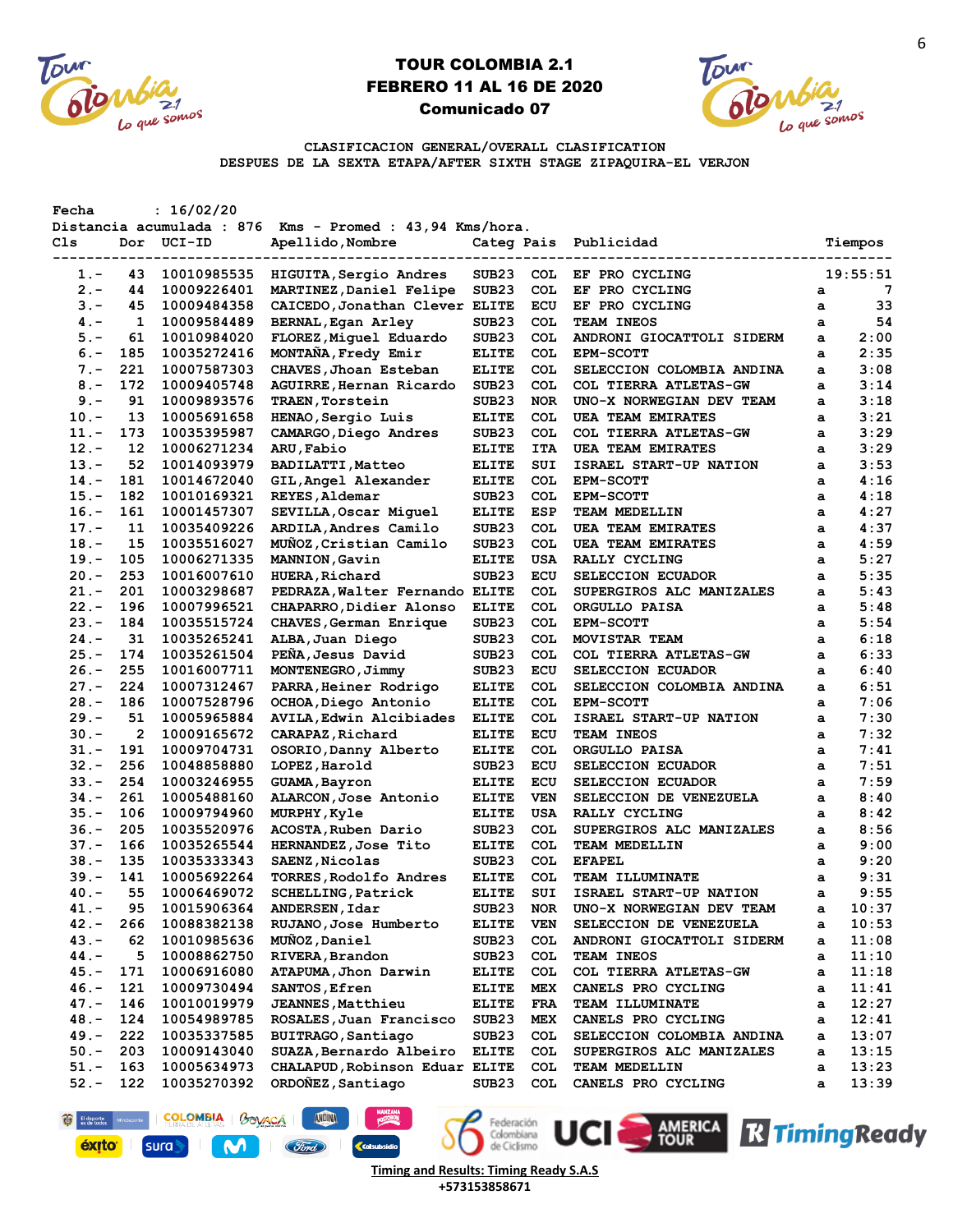



**EN AMERICA RTIMING Ready** 

**CLASIFICACION GENERAL/OVERALL CLASIFICATION DESPUES DE LA SEXTA ETAPA/AFTER SIXTH STAGE ZIPAQUIRA-EL VERJON**

| Fecha    |     | : 16/02/20             | Distancia acumulada : 876 Kms - Promed : 43,94 Kms/hora. |                           |            |                           |   |         |
|----------|-----|------------------------|----------------------------------------------------------|---------------------------|------------|---------------------------|---|---------|
| Cls      |     | Dor UCI-ID             | Apellido, Nombre                                         | Categ Pais<br>$- - - - -$ |            | Publicidad                |   | Tiempos |
| 53.-     | 165 | -------<br>10009762022 | SANCHEZ, Brayan Stiven                                   | <b>ELITE</b>              | <b>COL</b> | TEAM MEDELLIN             | a | 13:47   |
| 54.-     | 152 | 10004610514            | LUKSEVICS, Viesturs                                      | <b>ELITE</b>              | LAT        | AMORE E VITA              | a | 14:02   |
| $55. -$  | 142 | 10006481402            | BARON, Felix Alejandro                                   | <b>ELITE</b>              | <b>COL</b> | TEAM ILLUMINATE           | a | 14:20   |
| $56. -$  | 192 | 10035373456            | OSORIO, Frank Yair                                       | <b>ELITE</b>              | <b>COL</b> | ORGULLO PAISA             | a | 14:35   |
| $57. -$  | 262 | 10009704226            | CAMPOS, Roniel                                           | ELITE                     | <b>VEN</b> | SELECCION DE VENEZUELA    | a | 15:10   |
| $58. -$  | 41  | 10004641836            | URAN, Rigoberto                                          | <b>ELITE</b>              | <b>COL</b> | EF PRO CYCLING            | a | 15:25   |
| $59. -$  | 4   | 10009637235            | NARVAEZ, Jhonatan Manuel SUB23                           |                           | ECU        | TEAM INEOS                | a | 15:39   |
| $60 -$   | 206 | 10079759545            | TABARES, Jordan Felipe                                   | SUB <sub>23</sub>         | <b>COL</b> | SUPERGIROS ALC MANIZALES  | a | 15:41   |
| 61.-     | 175 | 10007997228            | MENDOZA, Omar Alberto                                    | <b>ELITE</b>              | <b>COL</b> | COL TIERRA ATLETAS-GW     | a | 16:02   |
| $62 -$   | 251 | 10004714685            | MONTENEGRO, Jorge                                        | <b>ELITE</b>              | ECU        | SELECCION ECUADOR         | a | 17:30   |
| $63 -$   | 162 | 10003274439            | DUARTE, Fabio Andres                                     | ELITE                     | <b>COL</b> | TEAM MEDELLIN             | a | 17:38   |
| $64. -$  | 35  | 10006564860            | SEPULVEDA, Eduardo                                       | <b>ELITE</b>              | <b>ARG</b> | MOVISTAR TEAM             | a | 17:53   |
| $65. -$  | 133 | 10005444512            | FONTE, Cesar                                             | <b>ELITE</b>              | <b>POR</b> | <b>EFAPEL</b>             | a | 18:35   |
| $66. -$  | 24  | 10006679543            | <b>JUNGELS, Bob</b>                                      | <b>ELITE</b>              | LUX        | DECEUNINCK-QUICK STEP     | a | 18:49   |
| $67. -$  | 64  | 10009037552            | RESTREPO, Jhonatan                                       | <b>ELITE</b>              | <b>COL</b> | ANDRONI GIOCATTOLI SIDERM | a | 18:58   |
| $68 -$   | 143 | 10013809144            | YUSTRE, Kristian Javier                                  | <b>ELITE</b>              | <b>COL</b> | <b>TEAM ILLUMINATE</b>    | a | 19:05   |
| $69. -$  | 144 | 10035379924            | CASTIBLANCO, Jorge Camil ELITE                           |                           | <b>COL</b> | TEAM ILLUMINATE           | a | 19:15   |
| $70. -$  | 164 | 10007164644            | OYOLA, Robigzon Leandro                                  | <b>ELITE</b>              | COL        | TEAM MEDELLIN             | a | 19:50   |
| 71.-     | 202 | 10005877675            | CARVAJAL, Edwin Andres                                   | <b>ELITE</b>              | <b>COL</b> | SUPERGIROS ALC MANIZALES  | a | 19:54   |
| $72. -$  | 21  | 10007155752            | ALAPHILIPPE, Julian                                      | <b>ELITE</b>              | FRA        | DECEUNINCK-QUICK STEP     | a | 20:00   |
| $73. -$  | 123 | 10014282626            | CORTE, Eduardo                                           | <b>ELITE</b>              | <b>MEX</b> | CANELS PRO CYCLING        | a | 20:12   |
| $74. -$  | 102 | 10006467254            | <b>BROWN, Nathan</b>                                     | <b>ELITE</b>              | USA        | RALLY CYCLING             | a | 20:20   |
| $75. -$  | 223 | 10010985939            | SIERRA, Yecid Arturo                                     | <b>ELITE</b>              | <b>COL</b> | SELECCION COLOMBIA ANDINA | a | 20:21   |
| $76. -$  | 265 | 10027697524            | SALINAS, Jhonathan                                       | <b>ELITE</b>              | <b>VEN</b> | SELECCION DE VENEZUELA    | a | 21:34   |
| $77. -$  | 34  | 10057336175            | RUBIO, Einer Augusto                                     | SUB <sub>23</sub>         | <b>COL</b> | MOVISTAR TEAM             | a | 22:07   |
| $78. -$  | 183 | 10003034666            | SUAREZ, Juan Pablo                                       | <b>ELITE</b>              | <b>COL</b> | <b>EPM-SCOTT</b>          | a | 22:13   |
| $79. -$  | 56  | 10007523342            | TUREK, Daniel                                            | <b>ELITE</b>              | CZE        | ISRAEL START-UP NATION    | a | 22:25   |
| $80 -$   | 63  | 10007518894            | PELLAUD, Simon                                           | <b>ELITE</b>              | SUI        | ANDRONI GIOCATTOLI SIDERM | a | 23:39   |
| 81.-     | 214 | 10006684896            | <b>MAESTRI, Mirco</b>                                    | ELITE                     | <b>ITA</b> | BARDIANI CSF FAIZANE      | a | 24:05   |
| $82 -$   | 136 | 10014119847            | ARMILHAS, Gerald                                         | SUB <sub>23</sub>         | ESP        | <b>EFAPEL</b>             | a | 24:27   |
| $83 -$   | 213 | 10009362908            | FILOSI, Luri                                             | ELITE                     | <b>ITA</b> | BARDIANI CSF FAIZANE      | a | 24:37   |
| $84. -$  | 36  | 10007512026            | <b>VERONA, Carlos</b>                                    | <b>ELITE</b>              | ESP        | MOVISTAR TEAM             | a | 25:10   |
| $85. -$  | 225 | 10035424178            | CHAVES, Brayan                                           | SUB <sub>23</sub>         | <b>COL</b> | SELECCION COLOMBIA ANDINA | a | 25:40   |
| 86.-     | 66  | 10008198201            | SPREAFICO, Matteo                                        | <b>ELITE</b>              | <b>ITA</b> | ANDRONI GIOCATTOLI SIDERM | a | 25:59   |
| $87. -$  | 14  | 10008971268            | MOLANO, Juan Sebastian                                   | <b>ELITE</b>              | <b>COL</b> | UEA TEAM EMIRATES         | a | 26:14   |
| $88. -$  | 93  | 10014641324            | SAUGSTAD, Lars                                           | SUB23                     | <b>NOR</b> | UNO-X NORWEGIAN DEV TEAM  | a | 26:28   |
| $89. -$  | 252 | 10003246652            | NAVARRETE, Segundo                                       | <b>ELITE</b>              | ECU        | SELECCION ECUADOR         | a | 26:35   |
| $90 -$   | 176 | 10009764850            | QUIROZ, Oscar Adalberto                                  | <b>ELITE</b>              | COL        | COL TIERRA ATLETAS-GW     | a | 26:43   |
| 91.-     | 96  | 10015502604            | <b>HVIDEBERG, Jonas</b>                                  | SUB <sub>23</sub>         | <b>NOR</b> | UNO-X NORWEGIAN DEV TEAM  | a | 27:10   |
| $92 -$   | 32  | 10006916282            | BETANCUR, Carlos Alberto ELITE                           |                           | <b>COL</b> | MOVISTAR TEAM             |   | 27:13   |
| $93 -$   | 194 | 10035426000            | MUÑOZ, Edison                                            | SUB <sub>23</sub>         | <b>COL</b> | ORGULLO PAISA             | a | 27:14   |
| $94. -$  | 195 | 10035392558            | CASTAÑO, Sebastian Alexa SUB23                           |                           |            |                           | а |         |
| $95. -$  |     |                        |                                                          |                           | <b>COL</b> | ORGULLO PAISA             | a | 27:24   |
| $96. -$  | 33  | 10015956783            | JORGENSON, Matteo Connor SUB23                           |                           | USA        | MOVISTAR TEAM             | а | 27:54   |
| $97. -$  | 104 | 10007895376            | <b>JOYCE,Colin</b><br>SILVA, Rafael                      | <b>ELITE</b>              | USA        | RALLY CYCLING             | a | 27:57   |
|          | 134 | 10008732206            |                                                          | <b>ELITE</b>              | <b>POR</b> | <b>EFAPEL</b>             | a | 28:04   |
| $98. -$  | 226 | 10035515926            | MOLANO, Julian David                                     | SUB <sub>23</sub>         | COL        | SELECCION COLOMBIA ANDINA | a | 28:32   |
| $99. -$  | 54  | 10008856888            | MCCABE, Travis                                           | <b>ELITE</b>              | USA        | ISRAEL START-UP NATION    | a | 29:15   |
| $100.-$  | 215 | 10007527786            | TONELLI, Alessandro                                      | <b>ELITE</b>              | <b>ITA</b> | BARDIANI CSF FAIZANE      | a | 29:46   |
| $101. -$ | 193 | 10010745156            | COLON, Johan Antonio                                     | SUB <sub>23</sub>         | <b>COL</b> | ORGULLO PAISA             | а | 30:00   |
| $102. -$ | 103 | 10007501316            | CARPENTER, Robin                                         | <b>ELITE</b>              | USA        | RALLY CYCLING             | a | 30:35   |
| $103. -$ | 131 | 10005484221            | BRANDAO, Joni                                            | <b>ELITE</b>              | POR        | <b>EFAPEL</b>             | a | 30:54   |
| $104. -$ | 154 | 10013055473            | MARCHESINI, Riccardo                                     | <b>ELITE</b>              | ITA        | AMORE E VITA              | a | 31:00   |

Federación<br>Colombiana<br>de Ciclismo **Timing and Results: Timing Ready S.A.S +573153858671**

**COLOMBIA** | BOVACA

M

El deporte

**éxito** 

sura

ANDINA

**K**cols

(Ford)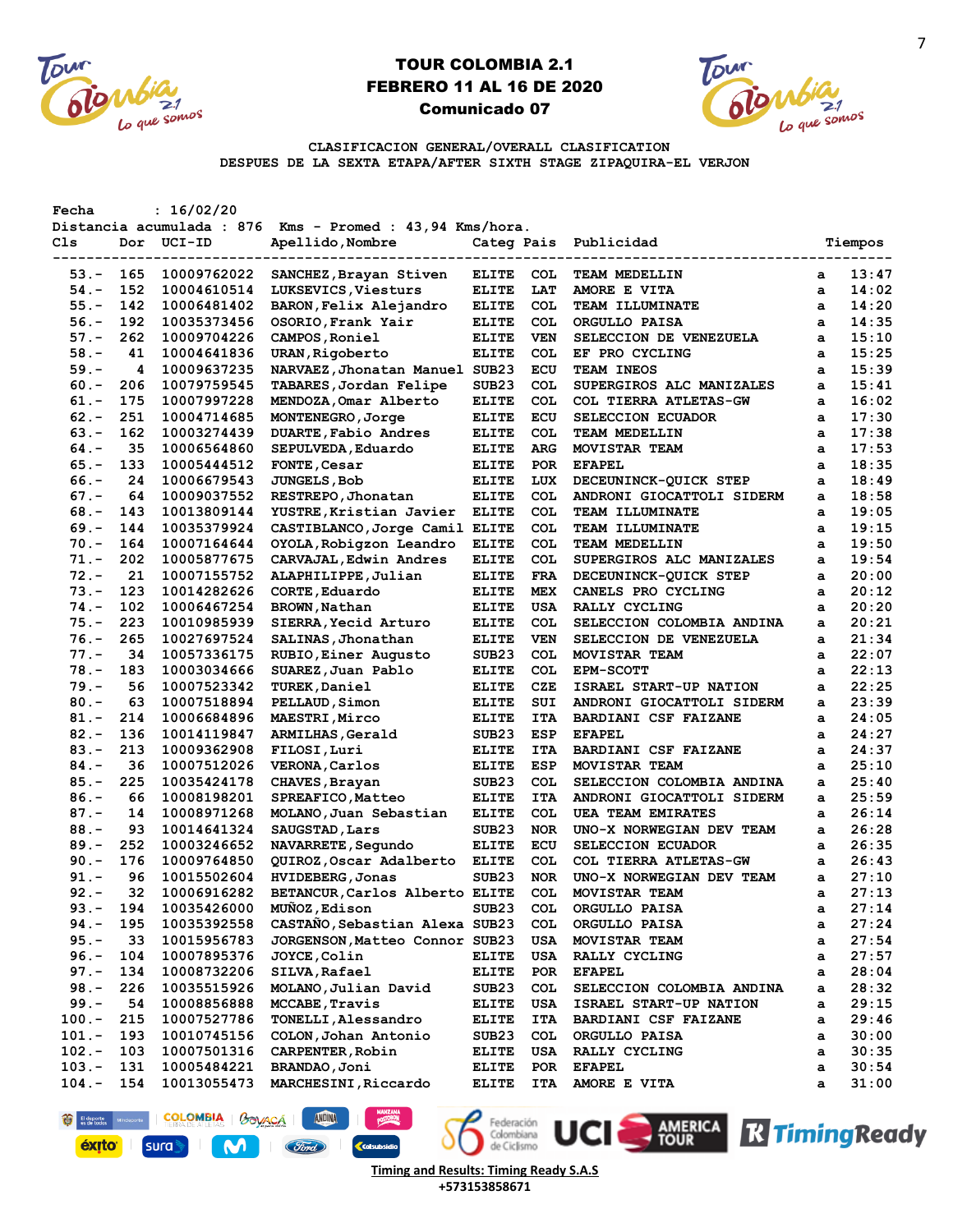



**CLASIFICACION GENERAL/OVERALL CLASIFICATION DESPUES DE LA SEXTA ETAPA/AFTER SIXTH STAGE ZIPAQUIRA-EL VERJON**

| Fecha<br>Cls | Dor | : 16/02/20<br>Distancia acumulada : 876<br>$UCI-ID$ | Kms - Promed : 43,94 Kms/hora.<br>Apellido, Nombre | Categ Pais        |            | Publicidad               |   | Tiempos   |
|--------------|-----|-----------------------------------------------------|----------------------------------------------------|-------------------|------------|--------------------------|---|-----------|
| $105. -$     | 76  | 10011972309                                         | MARENGO, Umberto                                   | <b>ELITE</b>      | <b>ITA</b> | VINI ZABU-KTM            | a | 31:35     |
| $106. -$     | 46  | 10004507753                                         | VAN GARDEREN, Tejay                                | <b>ELITE</b>      | <b>USA</b> | EF PRO CYCLING           | a | 31:47     |
| $107. -$     | 264 | 10009325926                                         | PAREDES, Anderson                                  | SUB <sub>23</sub> | <b>VEN</b> | SELECCION DE VENEZUELA   | a | 32:43     |
| $108. -$     | 73  | 10009724939                                         | <b>GONZALEZ, Roberto</b>                           | <b>ELITE</b>      | PAN        | VINI ZABU-KTM            | a | 32:44     |
| $109. -$     | 26  | 10007970148                                         | VAN LERBERGHE, Bert                                | <b>ELITE</b>      | <b>BEL</b> | DECEUNINCK-QUICK STEP    | a | 32:46     |
| $110. -$     | 153 | 10007461708                                         | BOGDANUVICS, Maris                                 | <b>ELITE</b>      | LAT        | AMORE E VITA             | a | 33:10     |
| $111. -$     | 25  | 10009231552                                         | STEIMLE, Jannik                                    | SUB <sub>23</sub> | <b>GER</b> | DECEUNINCK-OUICK STEP    | a | 33:23     |
| $112. -$     | 246 | 10015314361                                         | SMIRNOV, Ivan                                      | SUB <sub>23</sub> | <b>RUS</b> | RUSSIAN NATIONAL TEAM    | a | 34:24     |
| $113. -$     | 23  | 10009637033                                         | HONORE, Mikkel                                     | SUB <sub>23</sub> | <b>DEN</b> | DECEUNINCK-QUICK STEP    | a | 36:46     |
| $114. -$     | 22  | 10009230441                                         | HODEG, Alvaro Jose                                 | SUB <sub>23</sub> | <b>COL</b> | DECEUNINCK-QUICK STEP    | a | 40:14     |
| $115. -$     | 71  | 10008653592                                         | VAN EMPEL, Etienne                                 | <b>ELITE</b>      | <b>NED</b> | VINI ZABU-KTM            | a | 40:21     |
| $116. -$     | 75  | 10015338512                                         | STOJNIC, Veljko                                    | SUB <sub>23</sub> | <b>SRB</b> | VINI ZABU-KTM            | a | 43:34     |
| $117. -$     | 145 | 10015853117                                         | PIPER, Cameron                                     | <b>ELITE</b>      | <b>USA</b> | TEAM ILLUMINATE          | a | 46:11     |
| $118. -$     | 245 | 10023524100                                         | GONOV, Lev                                         | SUB <sub>23</sub> | <b>RUS</b> | RUSSIAN NATIONAL TEAM    | a | 48:09     |
| $119. -$     | 82  | 10015809869                                         | <b>BRAND, Samuel</b>                               | <b>ELITE</b>      | <b>GBR</b> | TEAM NOVO NORDISK        | a | 48:43     |
| $120. -$     | 42  | 10006885566                                         | CRADDOCK, G Lawson                                 | <b>ELITE</b>      | USA        | EF PRO CYCLING           | a | 50:38     |
| $121. -$     | 92  | 10008659454                                         | <b>ABRAHAMSEN, Jonas</b>                           | SUB <sub>23</sub> | <b>NOR</b> | UNO-X NORWEGIAN DEV TEAM | a | 50:49     |
| $122 -$      | 83  | 10007189195                                         | HENTTALA, Joonas                                   | <b>ELITE</b>      | <b>FIN</b> | <b>TEAM NOVO NORDISK</b> | a | 51:34     |
| $123. -$     | 84  | 10004864532                                         | LOZANO, David                                      | <b>ELITE</b>      | <b>ESP</b> | <b>TEAM NOVO NORDISK</b> | a | 51:34     |
| $124. -$     | 125 | 10009435050                                         | ALARCON, Pablo Andres                              | <b>ELITE</b>      | <b>CHI</b> | CANELS PRO CYCLING       | a | 53:44     |
| $125. -$     | 243 | 10015769150                                         | SMIRNOV, Alexandr                                  | SUB <sub>23</sub> | <b>RUS</b> | RUSSIAN NATIONAL TEAM    | a | 53:57     |
| $126. -$     | 244 | 10015265659                                         | MUKHOMEDIAROV, Dmitrii                             | SUB <sub>23</sub> | <b>RUS</b> | RUSSIAN NATIONAL TEAM    | a | 55:25     |
| $127. -$     | 74  | 10101236557                                         | DE BONIS, Matteo                                   | SUB <sub>23</sub> | <b>ITA</b> | VINI ZABU-KTM            | a | 59:04     |
| $128. -$     | 126 | 10015245754                                         | <b>MORALES, Jesus</b>                              | <b>ELITE</b>      | <b>MEX</b> | CANELS PRO CYCLING       |   | a 1:07:53 |
| $129. -$     | 81  | 10014460862                                         | BEHRINGER, Oliver                                  | SUB <sub>23</sub> | SUI        | <b>TEAM NOVO NORDISK</b> |   | a 1:13:43 |
| $130 -$      | 235 | 10083550124                                         | NASCIMENTO, Marcos Levy                            | SUB <sub>23</sub> | <b>BRA</b> | SELECCION DE BRASIL      |   | a 1:16:04 |
| $131 -$      | 72  | 10023848038                                         | <b>MITRI, James</b>                                | SUB <sub>23</sub> | <b>GRB</b> | VINI ZABU-KTM            |   | a 1:24:14 |



**+573153858671**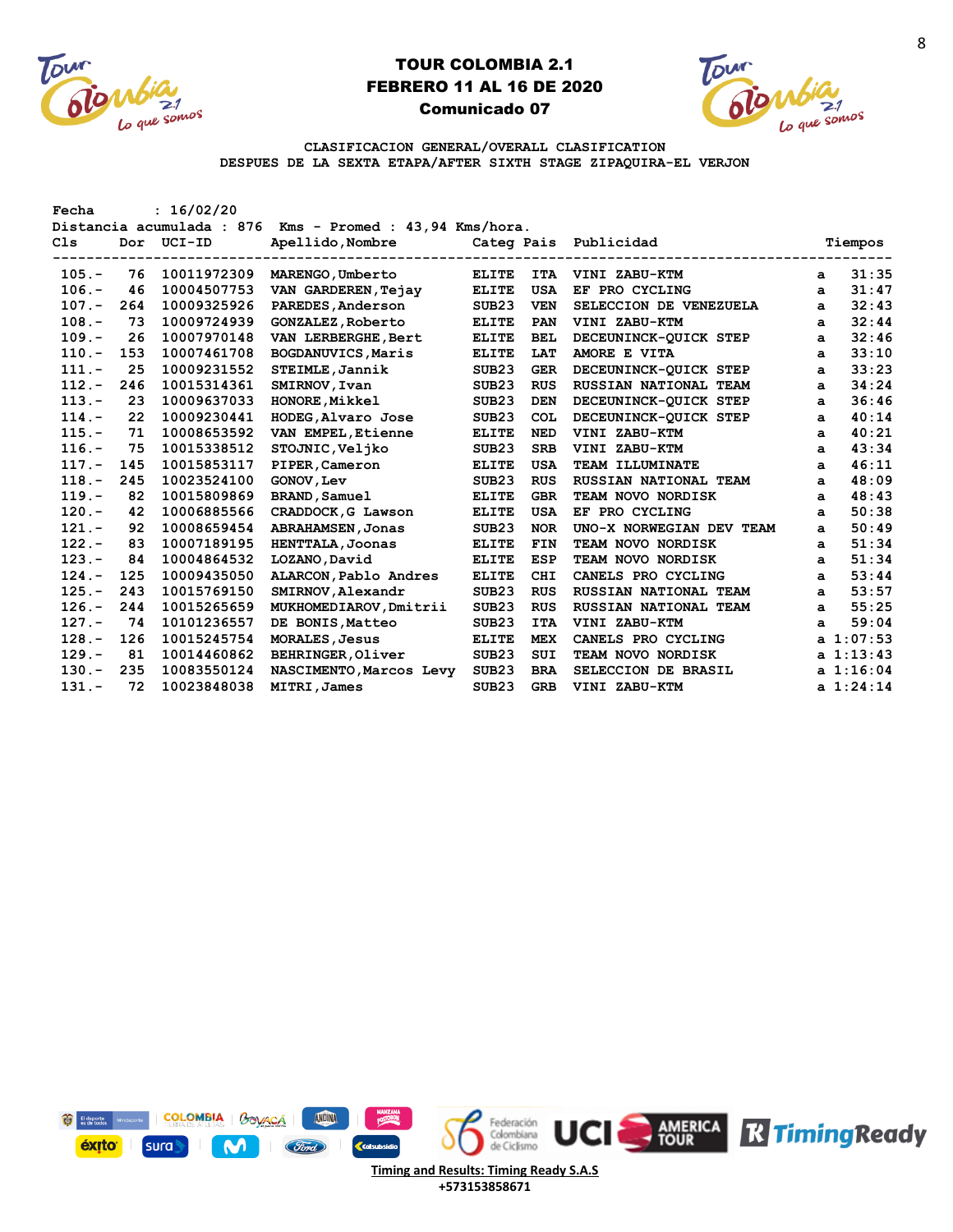



**CLASIFICACION GENERAL POR EQUIPOS/OVERALL TEAM CLASIFICATION --------------------------------------------------------------------------------------------**

| 1  | EF PRO CYCLING              | EF1        | 59:12:37     |              |         |
|----|-----------------------------|------------|--------------|--------------|---------|
| 2  | UEA TEAM EMIRATES           | <b>UAD</b> | 59:19:35     | a            | 0:06:58 |
| 3  | <b>EPM-SCOTT</b>            | <b>EPM</b> | 59:20:24     | a            | 0:07:47 |
| 4  | COL TIERRA ATLETAS-GW       | <b>CTA</b> | 59:21:13     | a            | 0:08:36 |
| 5  | SELECCION COLOMBIA ANDINA   | <b>SCA</b> | 59:23:03     | a            | 0:10:26 |
| 6  | <b>SELECCION ECUADOR</b>    | <b>SNE</b> | 59:26:33     | a            | 0:13:56 |
| 7  | TEAM MEDELLIN               | <b>MED</b> | 59:28:17     | a            | 0:15:40 |
| 8  | TEAM INEOS                  | <b>INS</b> | 59:28:31     | a            | 0:15:54 |
| 9  | ISRAEL START-UP NATION      | <b>ISN</b> | 59:29:54     | $\mathbf{a}$ | 0:17:17 |
| 10 | ORGULLO PAISA               | <b>EOP</b> | 59:34:22     | a            | 0:21:45 |
| 11 | SUPERGIROS ALC MANIZALES    |            | ECS 59:34:44 | a            | 0:22:07 |
| 12 | TEAM ILLUMINATE             | ILU        | 59:35:33     | a            | 0:22:56 |
| 13 | RALLY CYCLING               | <b>RLW</b> | 59:39:35     | a            | 0:26:58 |
| 14 | ANDRONI GIOCATTOLI SIDERM   | <b>ANS</b> | 59:40:16     | a            | 0:27:39 |
| 15 | SELECCION DE VENEZUELA      | SNV        | 59:41:03     | a            | 0:28:26 |
| 16 | CANELS PRO CYCLING          | CAS        | 59:43:53     | a            | 0:31:16 |
| 17 | UNO-X NORWEGIAN DEV TEAM    | <b>UXT</b> | 59:46:49     | $\mathbf{a}$ | 0:34:12 |
| 18 | MOVISTAR TEAM               | <b>MOV</b> | 59:48:14     | a            | 0:35:37 |
| 19 | <b>EFAPEL</b>               | EFP        | 59:57:27     | a            | 0:44:50 |
| 20 | DECEUNINCK-QUICK STEP       | <b>DOT</b> | 60:12:06     | a            | 0:59:29 |
| 21 | VINI ZABU-KTM               | THR        | 60:20:47     | a            | 1:08:10 |
| 22 | AMORE E VITA                | <b>AMO</b> | 60:24:13     | a            | 1:11:36 |
| 23 | <b>BARDIANI CSF FAIZANE</b> | BCF        | 60:25:21     | a            | 1:12:44 |
|    | 24 RUSSIAN NATIONAL TEAM    | <b>RNT</b> | 61:17:21     | a            | 2:04:44 |

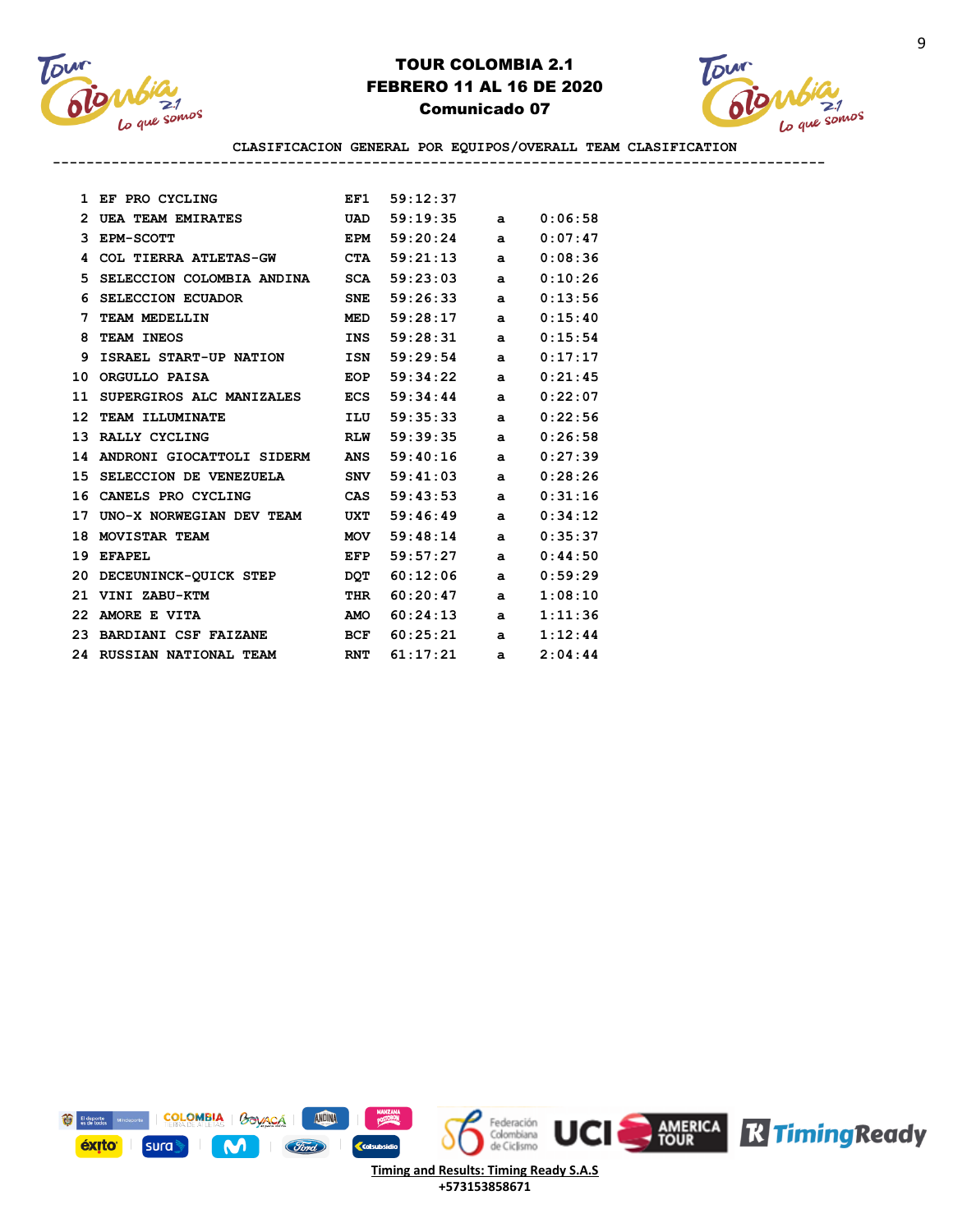



**CLASIFICACION GENERAL POR PUNTOS/OVERALL POINTS CLASIFICATION**

|              |     | ----------------------        |                   |        |  |
|--------------|-----|-------------------------------|-------------------|--------|--|
| 1            | 14  | MOLANO, Juan Sebastian        | <b>ELITE</b>      | 45 Pts |  |
| $\mathbf{2}$ | 22  | HODEG, Alvaro Jose            | SUB <sub>23</sub> | 34 Pts |  |
| 3            | 43  | HIGUITA, Sergio Andres        | SUB <sub>23</sub> | 27 Pts |  |
| 4            | 64  | RESTREPO, Jhonatan            | <b>ELITE</b>      | 25 Pts |  |
| 5            | 44  | MARTINEZ, Daniel Felipe SUB23 |                   | 23 Pts |  |
| 6            | 51  | AVILA, Edwin Alcibiades ELITE |                   | 23 Pts |  |
| 7            | 1   | <b>BERNAL, Egan Arley</b>     | SUB23             | 22 Pts |  |
| 8            | 254 | GUAMA, Bayron                 | <b>ELITE</b>      | 18 Pts |  |
| 9            | 2   | CARAPAZ, Richard              | <b>ELITE</b>      | 14 Pts |  |
| 10           | 61  | FLOREZ, Miguel Eduardo        | SUB <sub>23</sub> | 13 Pts |  |
| 11           | 104 | <b>JOYCE, Colin</b>           | <b>ELITE</b>      | 12 Pts |  |
| 12           | 226 | MOLANO, Julian David          | SUB23             | 12 Pts |  |
| 13           | 54  | MCCABE, Travis                | <b>ELITE</b>      | 12 Pts |  |
| 14           | 45  | CAICEDO, Jonathan Cleve ELITE |                   | 11 Pts |  |
| 15           | 21  | ALAPHILIPPE, Julian           | <b>ELITE</b>      | 10 Pts |  |
| 16           | 165 | SANCHEZ, Brayan Stiven        | <b>ELITE</b>      | 9 Pts  |  |
| 17           | 91  | TRAEN, Torstein               | SUB <sub>23</sub> | 7 Pts  |  |
| 18           | 142 | BARON, Felix Alejandro        | <b>ELITE</b>      | 7 Pts  |  |
| 19           | 143 | YUSTRE, Kristian Javier ELITE |                   | 7 Pts  |  |
| 20           | 63  | PELLAUD, Simon                | <b>ELITE</b>      | 7 Pts  |  |
| 21           | 161 | SEVILLA, Oscar Miquel         | <b>ELITE</b>      | 6 Pts  |  |
| 22           | 124 | ROSALES, Juan Francisco SUB23 |                   | 6 Pts  |  |
| 23           | 163 | CHALAPUD, Robinson Edua ELITE |                   | 6 Pts  |  |
| 24           | 76  | MARENGO, Umberto              | <b>ELITE</b>      | 6 Pts  |  |
| 25           | 185 | MONTANA, Fredy Emir           | <b>ELITE</b>      | 5 Pts  |  |
| 26           | 221 | CHAVES, Jhoan Esteban         | <b>ELITE</b>      | 5 Pts  |  |
| 27           | 172 | AGUIRRE, Hernan Ricardo SUB23 |                   | 5 Pts  |  |
| 28           | 26  | VAN LERBERGHE, Bert           | <b>ELITE</b>      | 5 Pts  |  |
| 29           | 173 | CAMARGO, Diego Andres         | SUB <sub>23</sub> | 4 Pts  |  |
| 30           | 93  | SAUGSTAD, Lars                | SUB <sub>23</sub> | 4 Pts  |  |
| 31           | 182 | REYES, Aldemar                | SUB23             | 3 Pts  |  |
| 32           | 183 | SUAREZ, Juan Pablo            | <b>ELITE</b>      | 3 Pts  |  |
| 33           | 193 | COLON, Johan Antonio          | SUB <sub>23</sub> | 3 Pts  |  |
| 34           | 201 | PEDRAZA, Walter Fernand ELITE |                   | 2 Pts  |  |
| 35           | 186 | OCHOA, Diego Antonio          | <b>ELITE</b>      | 2 Pts  |  |
| 36           | 95  | ANDERSEN, Idar                | SUB23             | 2 Pts  |  |
| 37           | 175 | MENDOZA, Omar Alberto         | <b>ELITE</b>      | 2 Pts  |  |
| 38           | 162 | DUARTE, Fabio Andres          | <b>ELITE</b>      | 2 Pts  |  |
| 39           | 164 | OYOLA, Robigzon Leandro ELITE |                   | 2 Pts  |  |
| 40           | 194 | MUNOZ, Edison                 | SUB <sub>23</sub> | 2 Pts  |  |
| 41           | 251 | MONTENEGRO, Jorge             | <b>ELITE</b>      | 1 Pts  |  |
| 42           | 176 | QUIROZ, Oscar Adalberto ELITE |                   | 1 Pts  |  |
| 43           | 33  | JORGENSON, Matteo Conno SUB23 |                   | 1 Pts  |  |
| 44           | 71  | VAN EMPEL, Etienne            | <b>ELITE</b>      | 1 Pts  |  |
| 45           | 92  | <b>ABRAHAMSEN, Jonas</b>      | SUB <sub>23</sub> | 1 Pts  |  |
|              |     |                               |                   |        |  |

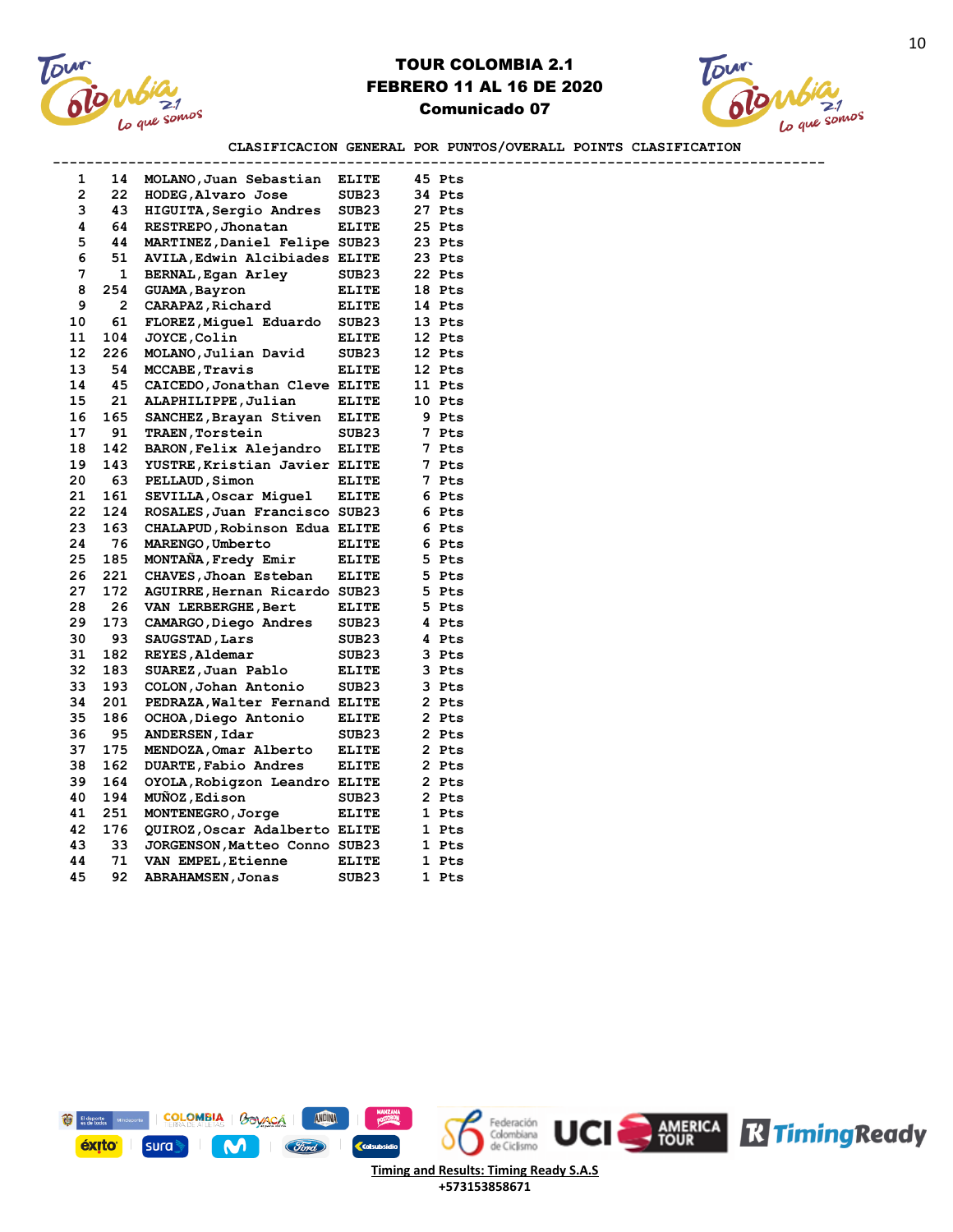



#### **CLASIFICACION GENERAL DE LA MONTAÑA/OVERALL MOUNTAIN CLASIFICATION --------------------------------------------------------------------------------------------**

| 1  | 162          | DUARTE, Fabio Andres          | <b>ELITE</b>      | 9 Pts |
|----|--------------|-------------------------------|-------------------|-------|
| 2  | 1            | BERNAL, Egan Arley            | SUB23             | 6 Pts |
| 3  | 44           | MARTINEZ, Daniel Felipe       | SUB23             | 5 Pts |
| 4  | 163          | CHALAPUD, Robinson Edua ELITE |                   | 5 Pts |
| 5  | 43           | HIGUITA, Sergio Andres        | SUB <sub>23</sub> | 5 Pts |
| 6  | 63           | PELLAUD, Simon                | <b>ELITE</b>      | 4 Pts |
| 7  | 201          | PEDRAZA, Walter Fernand ELITE |                   | 3 Pts |
| 8  | 61           | FLOREZ, Miquel Eduardo        | SUB23             | 2 Pts |
| 9  | $\mathbf{2}$ | CARAPAZ, Richard              | <b>ELITE</b>      | 2 Pts |
| 10 | 194          | <b>MUÑOZ, Edison</b>          | SUB23             | 2 Pts |
| 11 | 45           | CAICEDO, Jonathan Cleve       | <b>ELITE</b>      | 1 Pts |
| 12 | 11           | ARDILA, Andres Camilo         | SUB23             | 1 Pts |
| 13 | 33           | JORGENSON, Matteo Conno       | SUB23             | 1 Pts |

#### **CLASIFICACION GENERAL DE SPRINTS/OVERALL SPRINTS CLASIFICATION**

| $\mathbf{1}$ |     | 254 GUAMA, Bayron             | <b>ELITE</b> | 18 Pts |
|--------------|-----|-------------------------------|--------------|--------|
| $\mathbf{2}$ | 165 | SANCHEZ, Brayan Stiven ELITE  |              | 9 Pts  |
| 3            | 143 | YUSTRE, Kristian Javier ELITE |              | 7 Pts  |
| 4            | 63  | <b>PELLAUD, Simon</b>         | <b>ELITE</b> | 7 Pts  |
| 5            | 161 | SEVILLA, Oscar Miquel ELITE   |              | 6 Pts  |
| 6            | 142 | BARON, Felix Alejandro ELITE  |              | 5 Pts  |
| 7            | 182 | <b>REYES, Aldemar</b>         | SUB23        | 3 Pts  |
| 8            | 193 | COLON, Johan Antonio          | SUB23        | 3 Pts  |
| 9            | 183 | SUAREZ, Juan Pablo ELITE      |              | 3 Pts  |
| 10           | 175 | MENDOZA, Omar Alberto ELITE   |              | 2 Pts  |
| 11           | 162 | DUARTE, Fabio Andres ELITE    |              | 2 Pts  |
| 12           | 164 | OYOLA, Robigzon Leandro ELITE |              | 2 Pts  |
| 13           |     | 194 MUÑOZ, Edison             | SUB23        | 2 Pts  |
| 14           | 201 | PEDRAZA, Walter Fernand ELITE |              | 2 Pts  |
| 15           | 251 | MONTENEGRO, Jorge             | <b>ELITE</b> | 1 Pts  |
| 16           | 93  | SAUGSTAD, Lars                | SUB23        | 1 Pts  |
| 17           | 176 | QUIROZ,Oscar Adalberto ELITE  |              | 1 Pts  |
| 18           | 33  | JORGENSON, Matteo Conno SUB23 |              | 1 Pts  |
| 19           | 71  | VAN EMPEL, Etienne            | <b>ELITE</b> | 1 Pts  |
| 20           | 92  | <b>ABRAHAMSEN, Jonas</b>      | SUB23        | 1 Pts  |

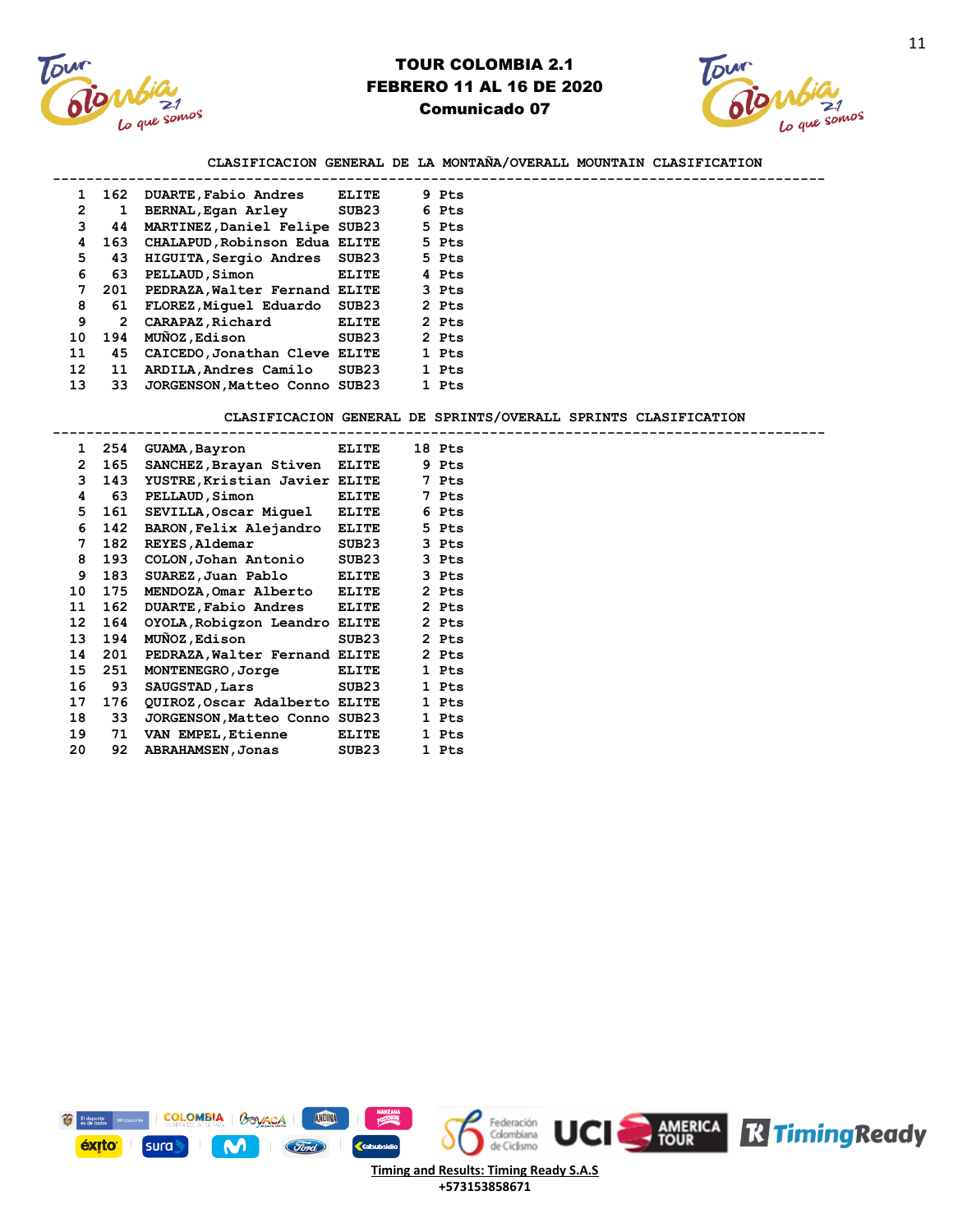



**COMUNICADO DE LA ORGANIZACIÓN** 

# **COMUNICADO N°9**

# **Etapa / Stage N°6**

1. Avituallamiento irregular – Botella con pegante / Irregular feeding ("sticky bottle" Al Corredor / to the rider:

14 MOLANO Juan Sebastian Team UEA EMIRATES UCI ID 10008971268

Multa/ Fine: 100 CHF

Al Director ..Deportivo / To the Sport Director:

FERNANDEZ Jose Antonio Team UEA EMIRATES UCI ID 10073017843

Multa/ Fine: 100 CHF

EL JURADO DE COMISARIOS THE COMMISSAIRES' PANEL